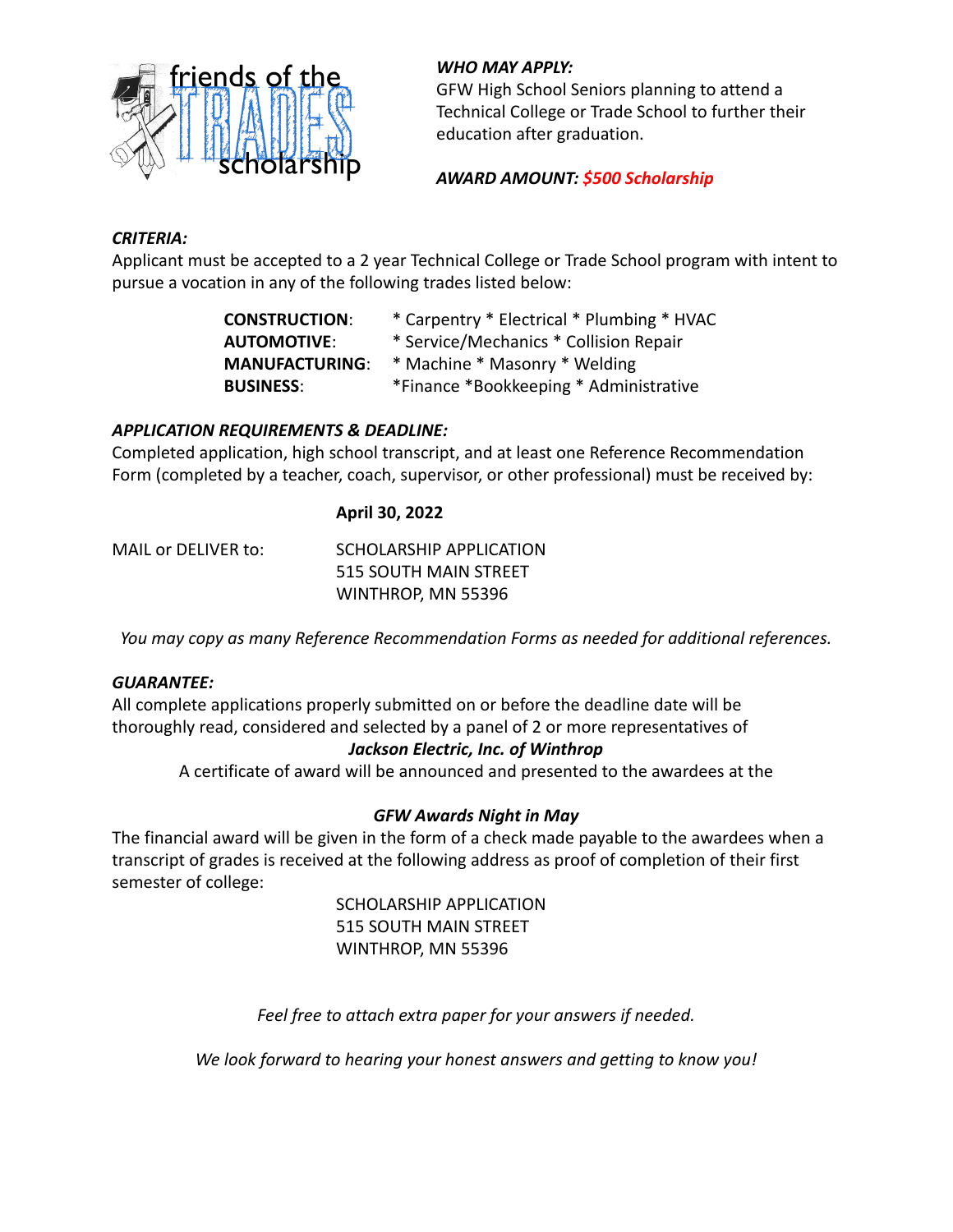#### FRIENDS OF THE TRADES SCHOLARSHIP APPLICATION

| <b>NAME:</b><br><b>ADDRESS:</b>                                                                                                                                   | <b>EMAIL:</b> |  |
|-------------------------------------------------------------------------------------------------------------------------------------------------------------------|---------------|--|
| <b>GRADUATION DATE:</b> _______________________GPA: _____________(Grades will NOT be a deciding factor)<br><b>COURSES STUDIED:</b>                                |               |  |
| NUMBER OF REFERENCE RECOMMENDATION FORMS ATTACHED: NUMBER OF REFERENCE RECOMMENDATION FORMS ATTACHED:<br>(Feel free to make as many copies of the form as needed) |               |  |
| <b>COLLEGE ATTENDING:</b><br><b>ADDRESS:</b>                                                                                                                      |               |  |
| What trade are you planning to study?                                                                                                                             |               |  |
| Why do you have an interest in this trade?                                                                                                                        |               |  |
| Did any of your high school classes or teachers help influence your choice of trades to pursue?                                                                   |               |  |
| Why do YOU feel this trade is a good fit for you?                                                                                                                 |               |  |
| Do you have any work experience? This may include community involvement, service work, etc.                                                                       |               |  |
|                                                                                                                                                                   |               |  |
| <b>What is YOUR idea of good work ethics?</b>                                                                                                                     |               |  |
|                                                                                                                                                                   |               |  |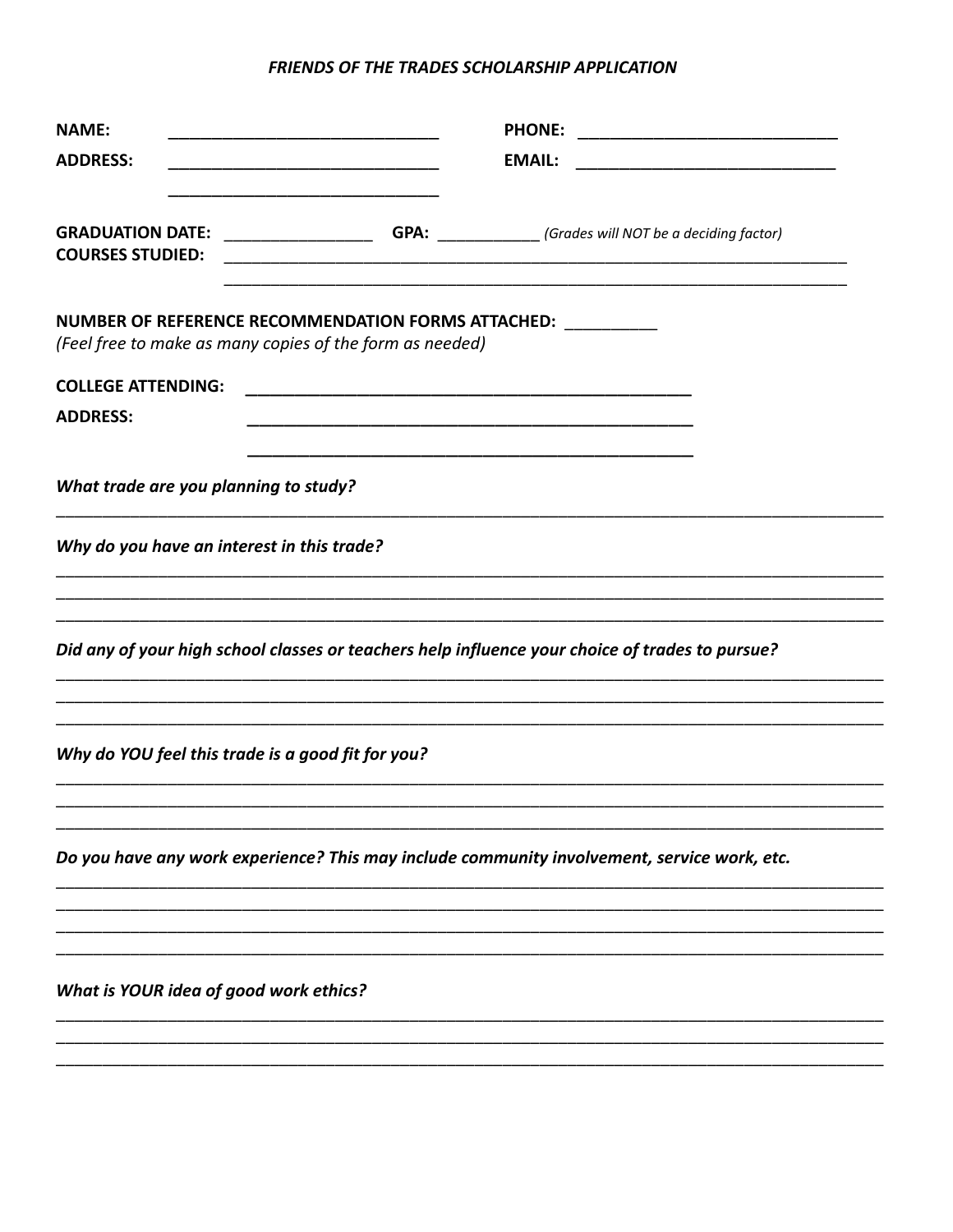#### **FRIENDS OF THE TRADES SCHOLARSHIP APPLICATION**

Where is your ideal job location?

What is one of your goals after completing your trade school education?

What is your "10 Year Plan"? Speak freely and openly, in your own words.



I hereby submit this application as completed truthfully, in my own words, and to the best of my knowledge.